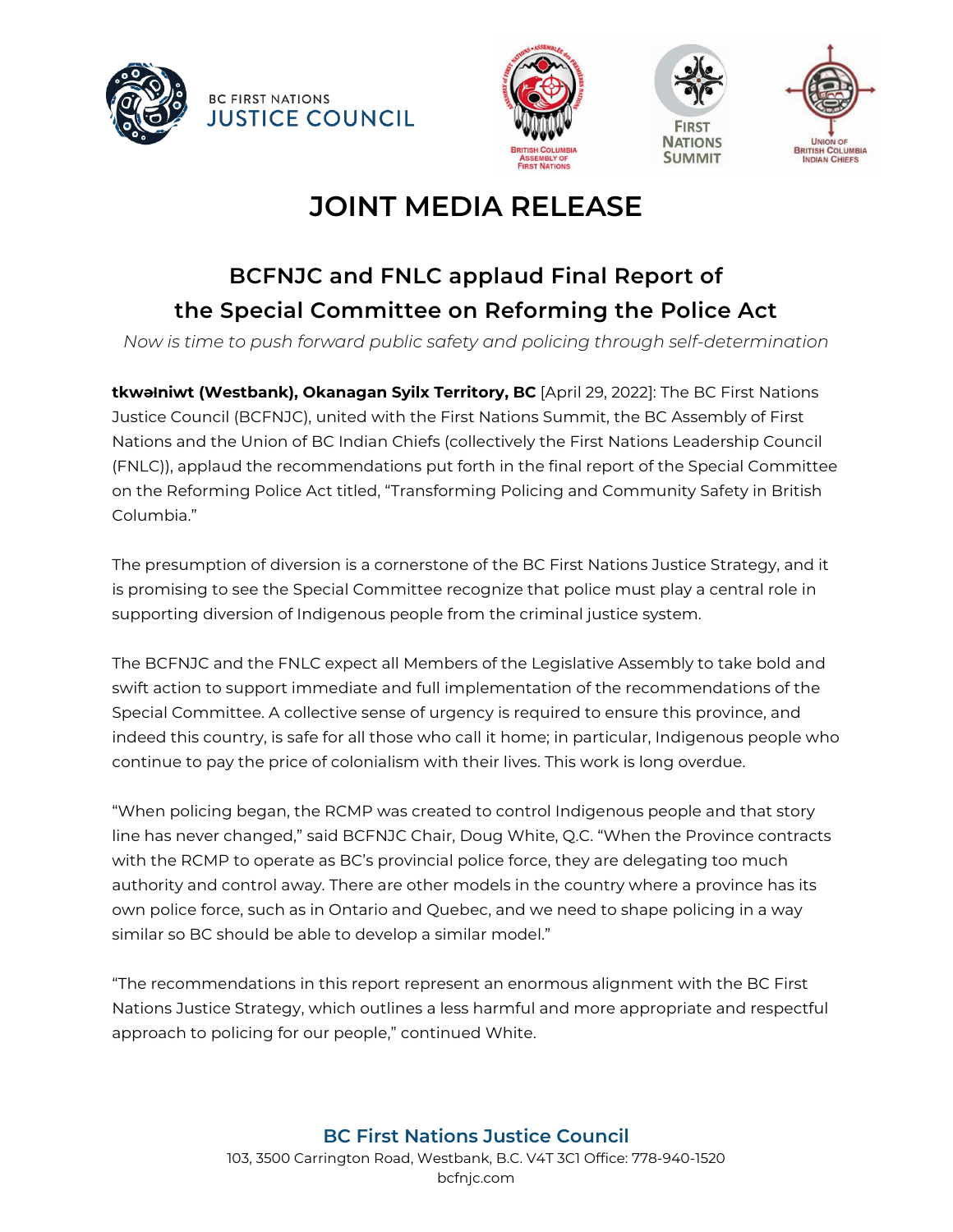The *United Nations Declaration on the Rights of Indigenous Peoples* is an important international instrument that sets the "minimum" human rights standards for the "survival, dignity, and well-being" of Indigenous peoples.

"In passing the *Declaration on the Rights of Indigenous Peoples Act* in November 2019, British Columbia agreed that the standards of UN Declaration apply to the laws of British Columbia," said UBCIC President, Grand Chief Stewart Phillip. "This legal obligation to take all measures necessary to achieve consistency applies to the recommended new policing legislation which must achieve the free, prior, and informed consent of Indigenous peoples in BC. We are expecting significant change to the legislative framework around policing to address the very real harms including death, that can result from institutionalized racism in the policing system."

BC Assembly of First Nations Regional Chief Terry Teegee, stated, "We are pleased to see the Committee recognize the problematic militarization of police and its disproportionate impacts on Indigenous peoples both historically and in the present. Our people deserve no less than a zero-tolerance policy for racism and bias and the recognition of our inherent jurisdiction over our people and lands. We are also encouraged that the Committee has pointed towards concrete ways that British Columbia can implement the Calls for Justice and recommendations from Red Women Rising."

"In implementing the recommendations of this report, it's vital that new community safety and policing legislation must be accompanied with a new sustainable funding model for Indigenous peoples to begin establishing self-determined models of policing and public safety for their communities," stated Chief Lydia Hwitsum of the First Nations Summit Political Executive. "While we welcome the interest of the Committee in revamping police oversight, the recommendation to establish a single, independent, civilian-led oversight agency must also take into consideration the need for an Indigenous oversight body, as envisioned in the BC First Nations Justice Strategy."

The BCFNJC and FNLC will be engaging with the BC government regarding implementation of the Report's recommendations.

-30-

### **ABOUT THE BCFNJC**

The BC First Nations Justice Council has been entrusted with the mandate to transform the justice system and create better outcomes for Indigenous people through implementation of the BC First Nations Justice Strategy.